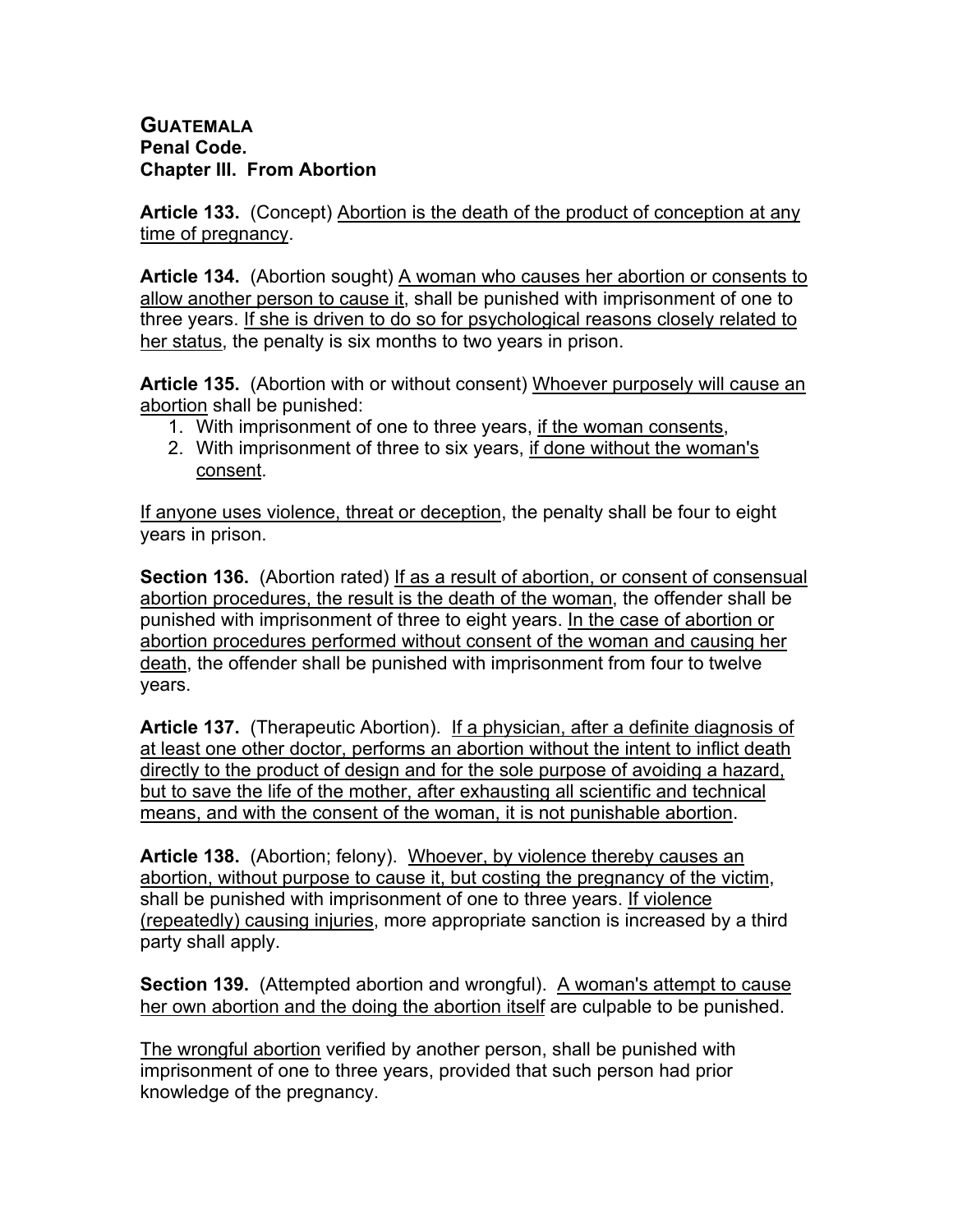**Section 140.** (Specified Aggravation). The physician who, abusing their profession will cause abortion or will cooperate in it, shall be punished with the penalties mentioned in Article 135, by a fine of five hundred to three thousand quetzals, with disqualification of his profession for two to five years.

The same penalties shall be imposed, where appropriate, on practitioners or people with medical titles, subject as regards the combination of offenses.

 $\mathcal{L}=\{1,2,3,4,5\}$ 

## **Código Penal.**

## **Capitulo III.** *Del Aborto*

**Art. 133. (Concepto)** Aborto es la muerte del producto de la concepción en cualquier momento de la preñez.

**Art. 134. (Aborto procurado)** La mujer que causare su aborto o consintiere que otra persona se lo cause, será sancionada con prisión de uno a tres años. Si lo hiciere impulsada por motivos que, ligados íntimamente a su estado, le produzcan indudable alteración síquica, la sanción será de seis meses a dos años de prisión.

**Art. 135. (Aborto con o sin consentimiento)** Quien, de propósito causare un aborto, será sancionado:

- 1o. Con prisión de uno a tres años, si la mujer lo consintiere,
- 2o. Con prisión de tres a seis años, si obrare sin consentimiento de la mujer.

Si se hubiere empleado violencia, amenaza o engaño, la pena será de cuatro a ocho años de prisión.

**Art. 136. (Aborto calificado)** Si a consecuencia del aborto consentido o de las maniobras abortivas consentidas, resultare la muerte de la mujer, el responsable será sancionado con prisión de tres a ocho años. Si se tratare de aborto o maniobras abortivas efectuados sin consentimiento de la mujer y sobreviniere la muerte de ésta, el responsable será sancionado con prisión de cuatro a doce años.

**Art. 137. (Aborto terapéutico)** No es punible el aborto practicado por un médico, con el consentimiento de la mujer, previo diagnóstico favorable de por lo menos otro médico, si se realizó sin la intención de procurar directamente la muerte del producto de la concepción y con el solo fin de evitar un peligro, debidamente establecido para la vida de la madre, después de agotados todos los medios científicos y técnicos.

**Art. 138. (Aborto; preterintencional)** Quien, por actos de violencia ocasionare el aborto, sin propósito de causarlo, pero constándole el estado de embarazo de